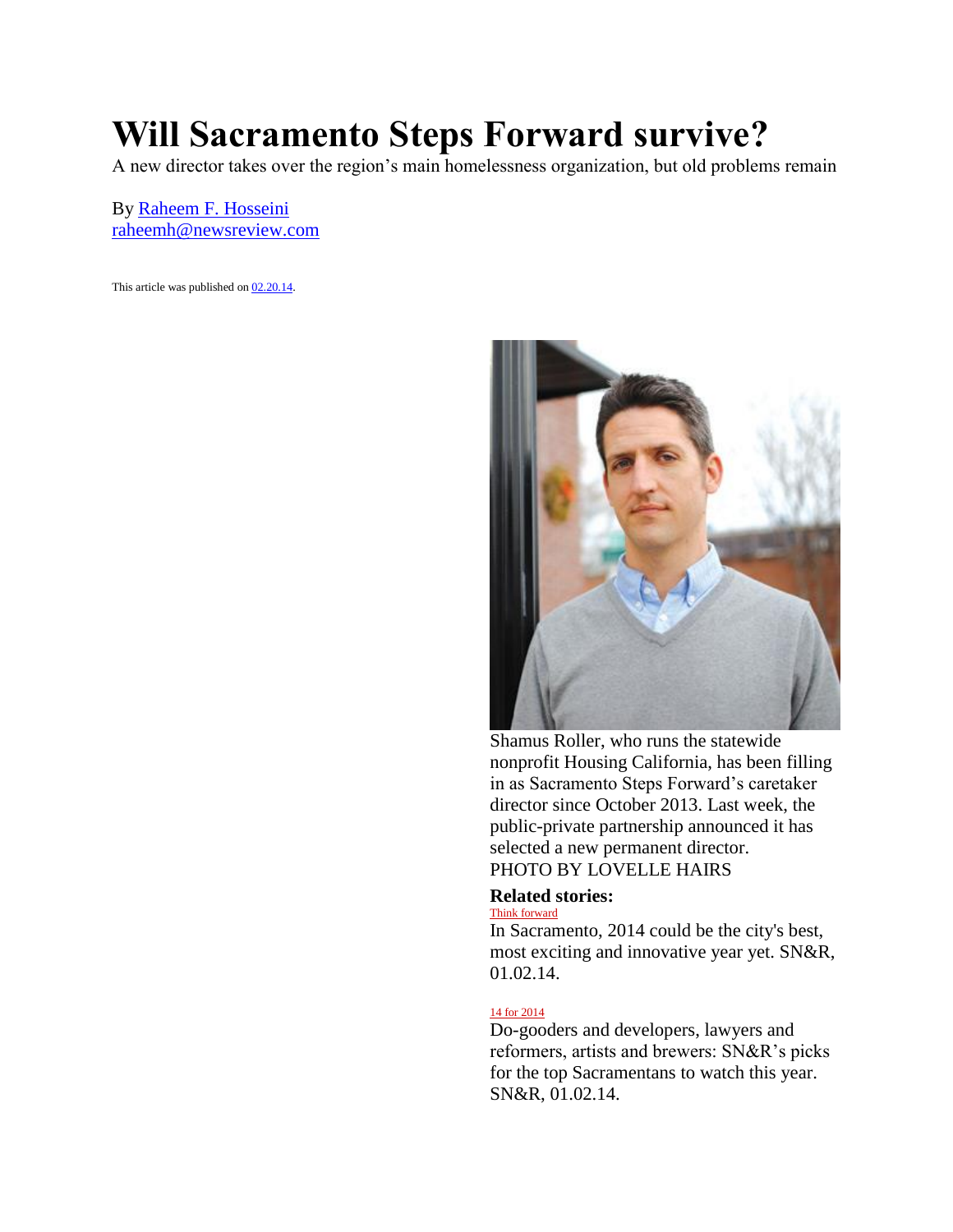**One floor above a bookstore, Shamus Roller hits** a switch and watches the flat surface of his standing desk hum up to meet him. He acquired the trendy office tech after herniating a disc in his lanky back. Understandable, considering the youthful 36-year-old spent the past four months carrying Sacramento Steps Forward.

Formed less than three years ago to brainstorm solutions to end homelessness

and dispense federal housing grants, Steps Forward nearly lost a war of attrition this past fall. Financial issues forced it to lay off six staffers. Around the same time, its executive director abruptly resigned amid rumors of misspent funds. And a combination of shallow pockets and delayed federal checks meant Steps Forward couldn't do its job of fronting payments to service providers like Volunteers of America.

While that last issue hasn't been resolved, Roller has done what he can to pull Steps Forward from the brink. He's secured funding that will put the streamlined outfit "back in black," and just in time for a new director to take over in March.

But questions about the future remain.

Critics argue that Sacramento County, which previously administrated homelessness grants, never fully committed to a transition of authority that would mean firmer financial footing for Steps Forward. A promised "joint-powers" alignment of the region's housing policies never materialized.

And even a surprise \$1 million funding commitment from the city of Sacramento last week may come with business-appeasing strings.

As Sacramento County enters the final two years of its "10-year plan to end homelessness," the public-private centerpiece created to resolve this very humanitarian crisis is still learning to walk.

**One night before Mayor Kevin Johnson** pumped an adoring State of the City crowd with arena bluster, his Sacramento City Council colleagues made a less-heralded announcement. During a sparsely attended midyear budget hearing on February 11, Councilmen Jay Schenirer, Steve Hansen and Steve Cohn revealed they had been quietly meeting with Roller to brainstorm ways to get homeless residents more help.

"For a number of years, this city has kind of punted to the county to deal with this issue," said Schenirer, who called the \$100,000 spent annually on motel vouchers "a Band-Aid."

By the end of the night, the council—minus K.J., who was dining at the White House—agreed to steer \$1 million in general-fund savings to Steps Forward for unspecified programs envisioned to benefit the city's chronically homeless.

The "chronic" tag is used to describe single, adult men who have been homeless for more than a year or for multiple periods of time. The category also accounts for the smallest share of Sacramento's homeless residents, according to point-in-time figures and homeless experts.

Before the vote, Hansen tried to explain why the city favored spending money on this population. "They're not only a danger to themselves, they really impact everyone around them," he reasoned. "They defecate on themselves, they leave things for everyone else, they're screaming on the corner."

He added that they often present significant physical and mental-health issues, and are more likely to tax emergency rooms, shelters and jails.

They're also more likely to piss off the local business community, a desired partner in the new, unfolding effort. Which may be one reason why Steps Forward last week named Ryan Loofbourrow its incoming executive director.

Loofbourrow spent the past 20 years running homeless-outreach teams for downtown business partnerships in San Diego and Sacramento, and said he has an "eye toward the impacts the homeless population can have on the business district."

**As the dominoes align for a publicly** financed sports arena, local elected officials are paying more attention to those who rack up public-nuisance complaints, not the families who quietly stock church shelters or double- and triple-up in motels.

Bob Erlenbusch, executive director of the Sacramento Regional Coalition to End Homelessness, said this division comes at a potential cost.

According to Erlenbusch, the number of homeless families and chronically homeless adults in Sacramento County and around the region is increasing. He said a conservative estimate for Sacramento County is between 2,500 to 7,500 homeless individuals at any given time, though school districts say Sacramento County is home to nearly 12,000 school-age homeless children.

"The flawed thinking is … after five or 10 years [of prioritizing programs for the chronically homeless] then that frees up resources to address families and blah, blah, blah," Erlenbusch said.

Hospitals and law-enforcement agencies are more likely to keep any savings they realize than invest them in affordable-housing trust funds, he added.